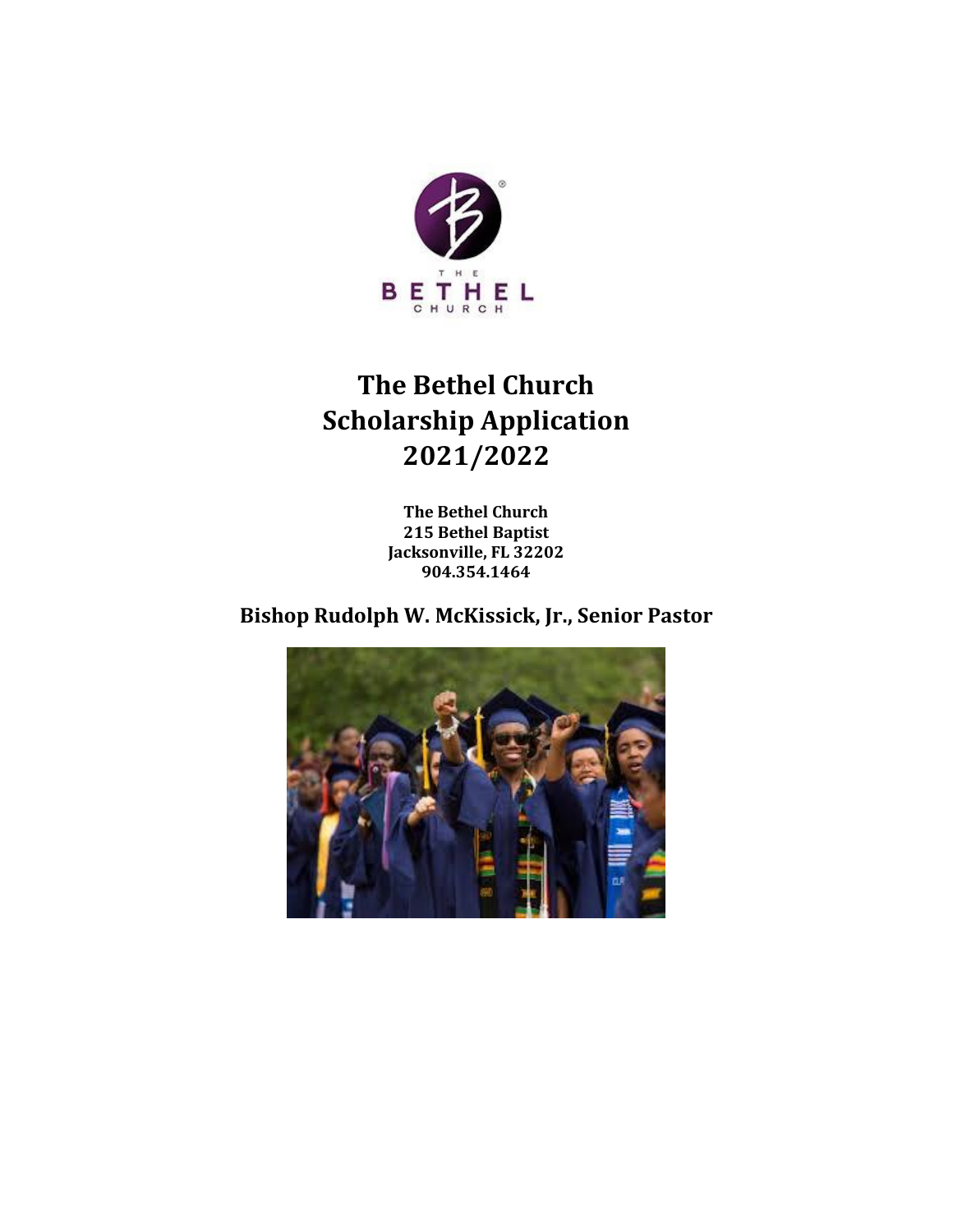## **The Bethel Church Scholarship Application 2021/2022**

Congratulations on reaching this significant milestone in your education and advancing towards fulfilling your God-given purpose! The Bethel Church has a long history and legacy of supporting the educational pursuits of our members and the community-at-large.

### **Requirements for College Financial Assistance**

- Active member of The Bethel Church having completed New Member **Orientation**
- Eligible Applicants:
	- o High school seniors
	- o Students attending 2-year and 4-year colleges and universities
	- o Graduate students
	- o Vocational and trade students (Examples: barber/beauty students, welding, culinary etc.)
- Write a 250-word essay on your future goals, how the award will assist you in completing your educational goals, and community service activities
- Official acceptance letter from the college/institution (2-year or 4-year college/university, vocational school, or trade school)
- Proof of enrollment for upcoming semester/term
- Submit a completed and signed application by the deadline date of **Tuesday, July 19, 2022.**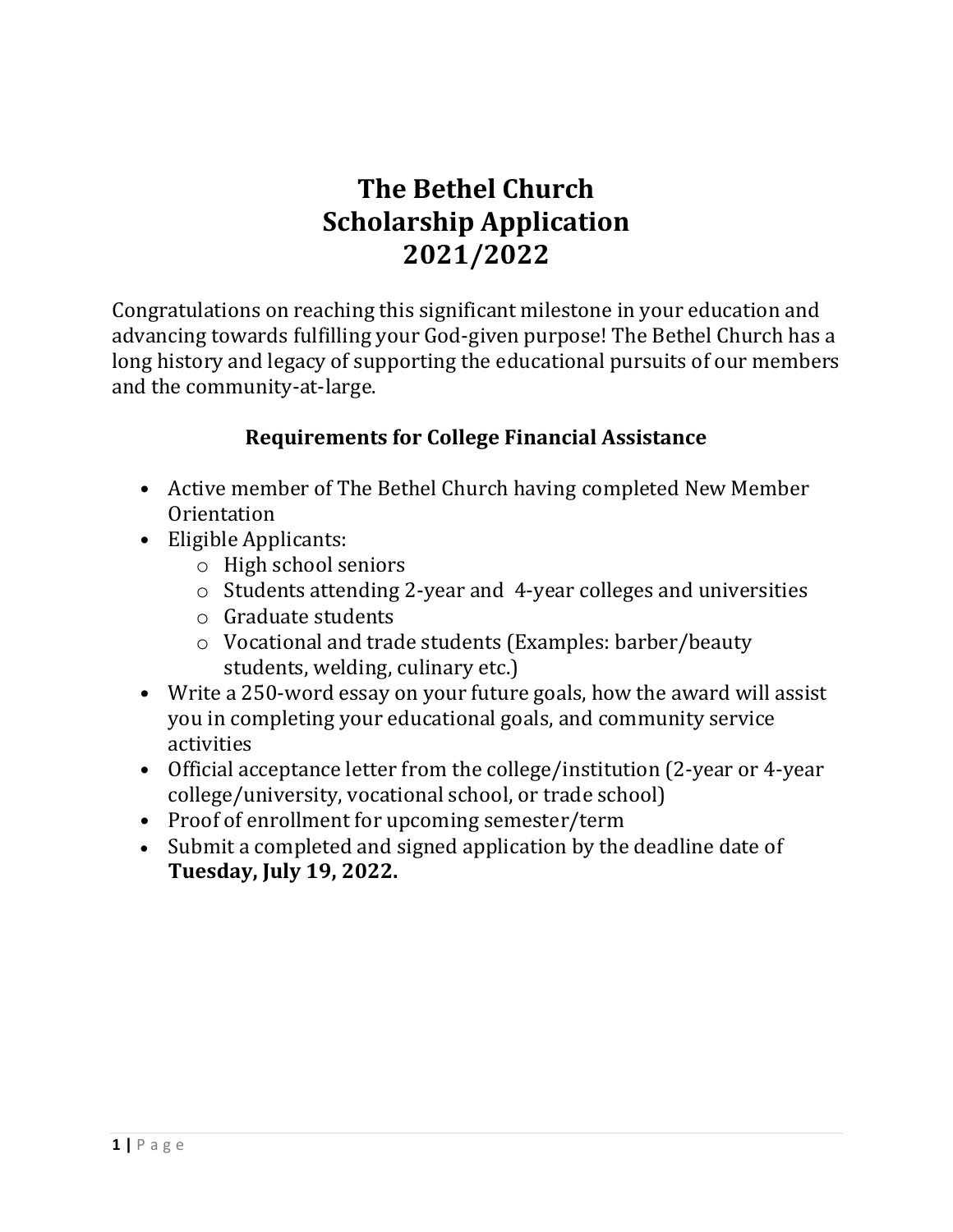#### **THE BETHEL CHURCH COLLEGE FINANCIAL ASSISTANCE APPLICATION**

| ____New Applicant                                                                |               |        | or _____ Previous Applicant (Returning) |
|----------------------------------------------------------------------------------|---------------|--------|-----------------------------------------|
| Date Joined The Bethel Church: _______Fellowship Date: _________                 |               |        |                                         |
|                                                                                  |               |        |                                         |
|                                                                                  |               |        |                                         |
|                                                                                  |               |        |                                         |
| Home Telephone: __________________________Cell Phone: __________________________ |               |        |                                         |
|                                                                                  |               |        |                                         |
|                                                                                  |               |        |                                         |
|                                                                                  |               |        |                                         |
|                                                                                  |               |        |                                         |
|                                                                                  |               |        |                                         |
|                                                                                  |               |        |                                         |
|                                                                                  |               |        |                                         |
|                                                                                  |               |        |                                         |
| <b>College/University Classification: (circle)</b>                               |               |        |                                         |
| Sophomore<br>Freshman                                                            | <b>Junior</b> | Senior | Graduate                                |
| <b>Vocational/Trade School Classification: (Please describe)</b>                 |               |        |                                         |
| Name of College/University or Post-Secondary Institution                         |               |        |                                         |

**\_\_\_\_\_\_\_\_\_\_\_\_\_\_\_\_\_\_\_\_\_\_\_\_\_\_\_\_\_\_\_\_\_\_\_\_\_\_\_\_\_\_\_\_\_\_\_\_\_\_\_\_\_\_\_\_\_\_\_\_\_\_\_\_\_\_\_\_\_\_\_\_\_\_\_\_\_\_\_\_\_\_\_\_\_\_\_\_\_\_**